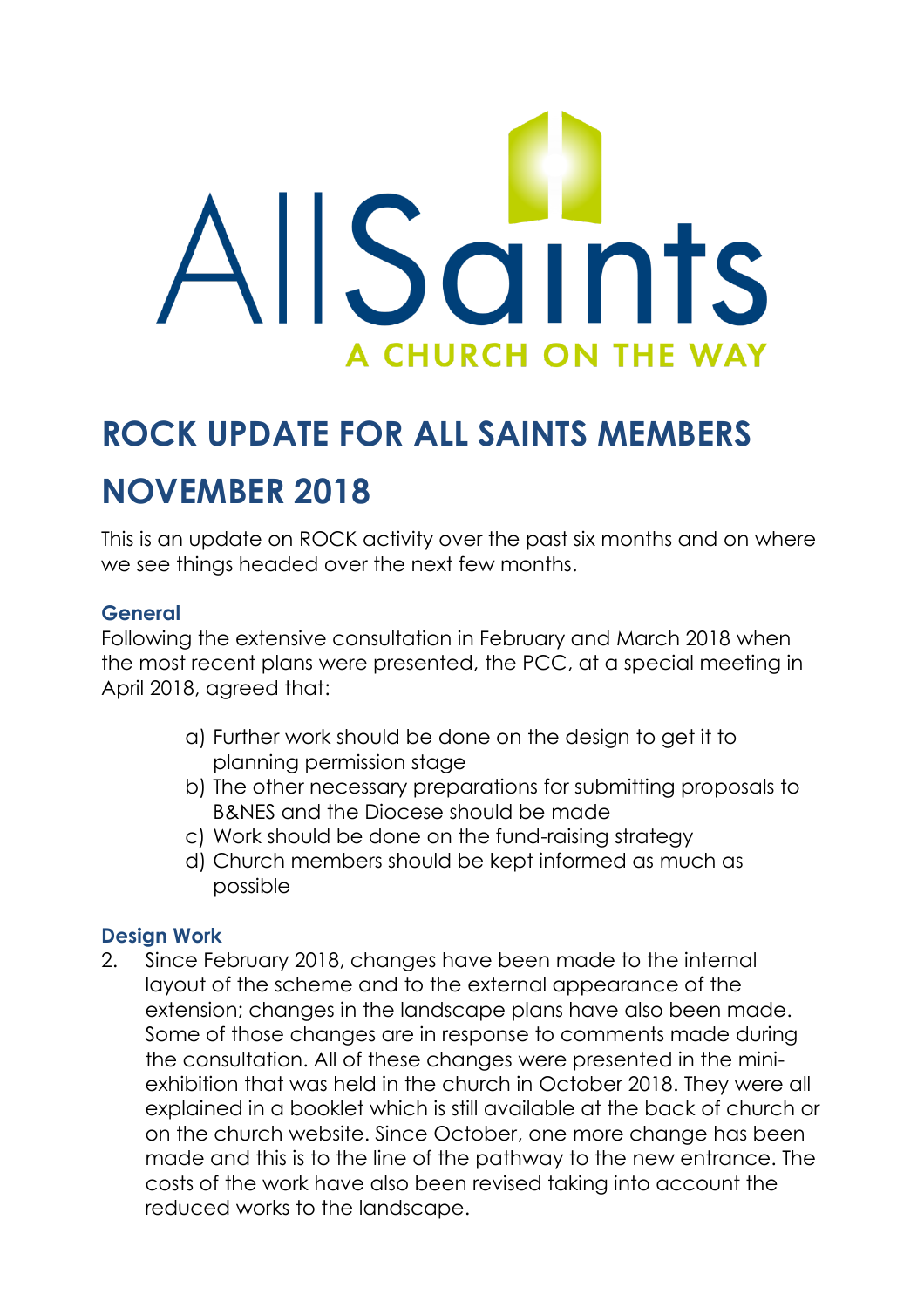3. We have continued to find out about churches where similar projects have been undertaken eg Holy Trinity Bradford; Holy Trinity Cambridge (recently visited by Simon & Emma Brand who loved what has been done); and St Michael & All Angels Oxford.

### **Preparations for Planning Permission in 2018**

- 4. Since April a series of reports has been commissioned, in order to inform the design process and because they are required as part of the planning application. These specialist reports include:
	- a) An ecology report
	- b) A revised arboricultural report
	- c) A report advising on the impact of the new building works on the existing church building and the churchyard
	- d) A report on the condition, significance of the churchyard memorials that will have to be moved and a report on how best to remove them
	- e) An audit of the accessibility issues in and around the church.
- 5. We have engaged a local planning consultant to help us on our approach to the council.
- 6. We have met with our two local councilors to explain the scheme to them.
- 7. We held a mini exhibition of the plans so that the wider community could see what we have in mind. We particularly targeted the nearest 130 houses. About 70 people came. The majority of comments made and left on slips of paper were positive.
- 8. We have consulted Historic England and the Bath Preservation Trust about the plans.
- 9. We have identified that the piece of land just outside the car park that we would like to expand into is owned by the Guinness Housing Trust but maintained by the Council.

#### **Fund-raising Strategy**

10. We engaged two fund-raising consultants to advise on our strategy and assist in its formation. As a result, we have recruited (so far) a number of high profile patrons who are: the Bishop of Bath & Wells, the Lord Lieutenant for Somerset, two Deputy Lieutenants for Somerset and Canon Patrick Whitworth. A feasibility report has been received. We are not proposing to retain fundraising consultants on an extended basis.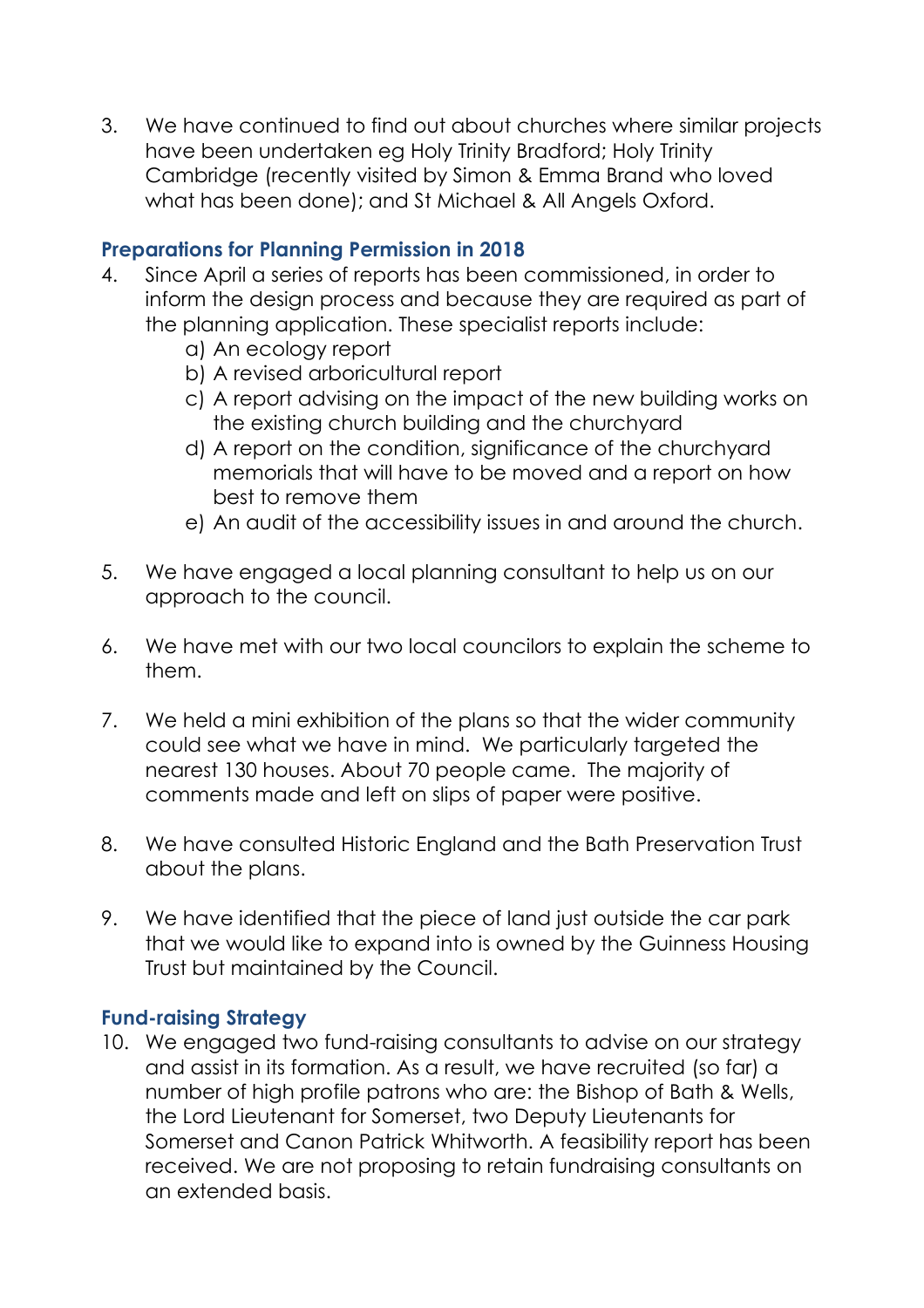- 11. We have prepared and printed an attractive and professional Statement of Case that will be made available to potential donors and Trusts.
- 12. We have made preliminary inquiries to the Heritage Lottery Fund as to whether it might make a grant to the project. However the PCC has not yet decided if this would be the right course of action.
- 13. We have identified where we could secure loans to enable the project to start if (as is likely) not all the funding is available at the point of starting construction. We now know that we could secure large loans if necessary.
- 14. To date we have banked £363,000 for the ROCK Project. This is nearly two-thirds of the roughly £600,000 that was pledged in 2016. Virtually all of this was given by church members (Gift Aid included). **THANK YOU!** To date we have spent £127,000 (including VAT).
- 15. We have been researching some of the more well-known people who are buried or commemorated in the church and churchyard. These historical connections and the stories behind them could prove helpful in attracting grants as well as opening up the story of the church to a much wider audience.

#### **Communication with Church Members**

- 16. In April 2018, we published all the results of the 2018 February/March consultation, together with all the comments that had been received. Mark Searle also wrote an open letter to the congregation explaining the decision of the PCC to move to the next stage.
- 17. In October 2018, we published (a little late) responses to the main points that had been raised in the 2018 consultation. (FAQ 2).
- 18. The exhibition in 2018 October was available for church members over two Sundays and was also in the Church Centre for a week.
- 19. We are trying to remember to do very brief notes in the weekly newsletter. This is a much longer 'note'.
- 20. Each PCC meeting has a detailed report outlining ROCK activity since the last meeting and seeking authorisation for any actions that need PCC approval.